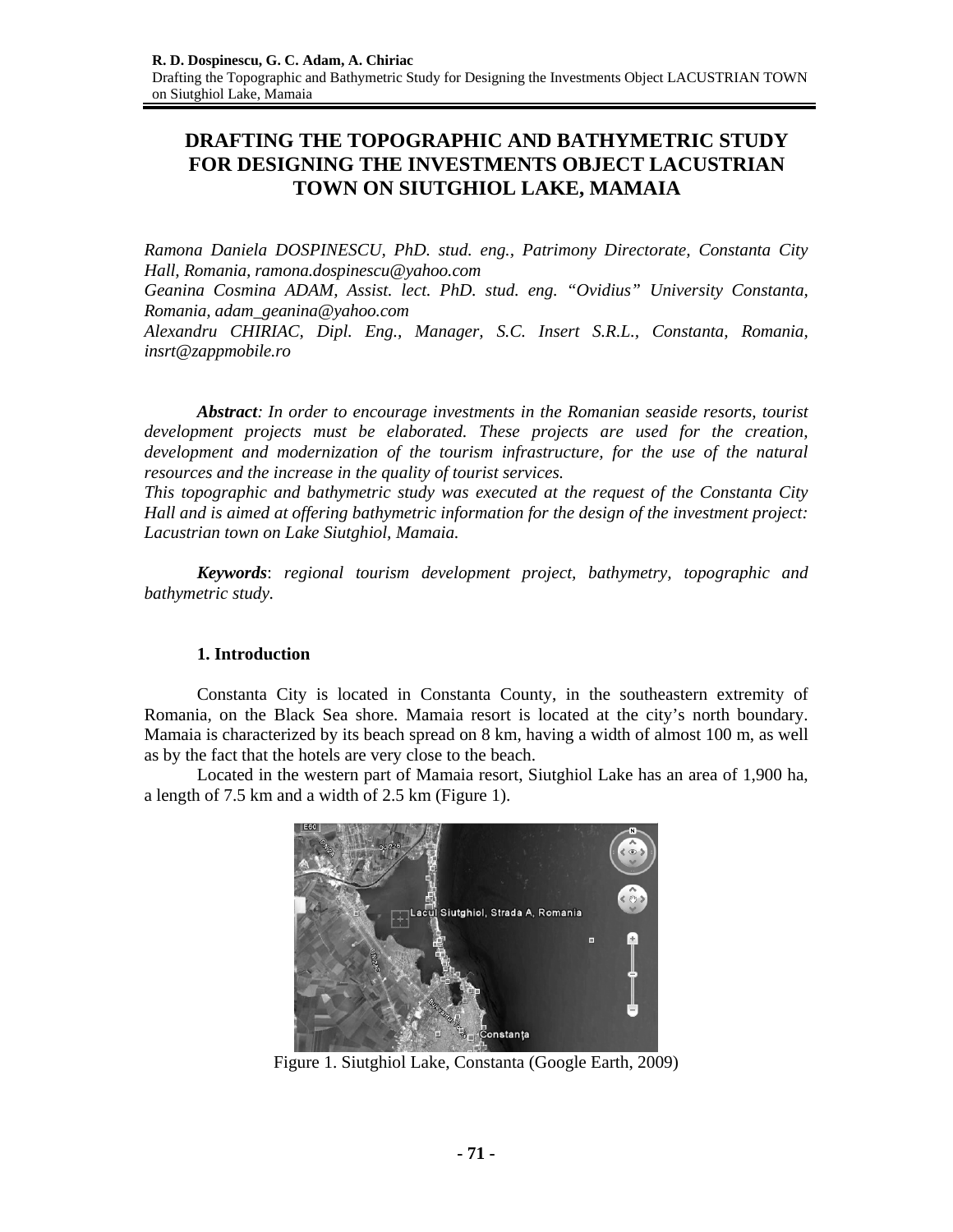The resort's tourism potential is very high because, from a geographical point of view, Mamaia offers what no other resort does: lake and sea in one place.

In order to develop the area's tourism sector and in particular for increasing the tourism attractiveness of Mamaia resort (Figure 2), a series of projects have been proposed among which

- Developing and modernizing the water sports entertainment facilities:

- $\triangleright$  Mamaia pedestrian footbridge and marina;
- $\triangleright$  Pescarie marina;
- $\triangleright$  Tomis marina:
- $\triangleright$  Tomis Riviera modern access road to Mamaia resort and the historical center of Constanta City;
- Rehabilitating the hydrotechnical system for protecting the beaches and fighting the erosion process
	- $\triangleright$  arranging seven artificial entertainment islands (three in Constanta area, along the Black Sea shore, and four in the Mamaia resort area);
- Increasing the tourism activity of Siutghiol and Tabacariei Lakes:
	- $\triangleright$  cleaning and dragging Tabacariei Lake;
	- $\triangleright$  arranging a navigable connection between Siutghiol Lake and Tabacarie Lake;
	- ¾ arranging a "sea lock" between Siutghiol Lake and Black Sea;
	- ¾ arranging a "Lacustrian Town" on Siutghiol Lake;
	- $\triangleright$  water ski-lift on Siutghiol Lake;

¾ arranging new water sports entertainment units on Siutghiol and Tabacariei Lake;

- Rehabilitating the peninsula area.



Figure. 2 Urban regeneration projects that support the tourism development

### **2. Geodesic references**

Considering the devices used for performing the measurements, two projection systems were used that would supply maximum identification precision according to the location specific. For the two systems, transcalculation parameters were determined, thus for the study results to be represented in any of the projection systems:

- Stereographic 1970 on a single secant plan;
- Universal Transversal Mercator, area 35, ellipsoid WGS84.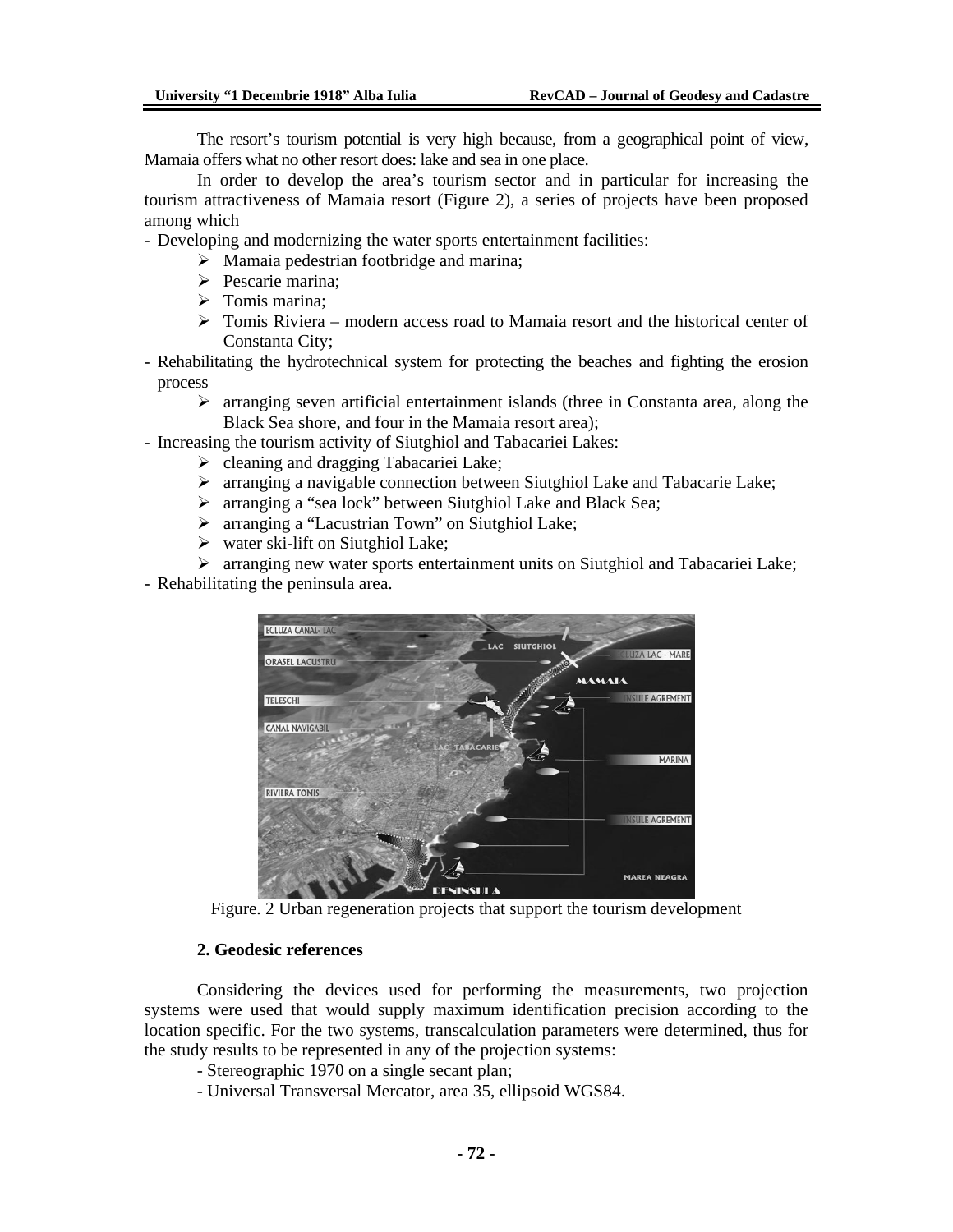## **2.1 Support grid sketch**

Five points placed on the bank of Siutghiol Lake have been chosen. They have been materialized in concrete bollards and metallic bolts embedded in concrete. These points are part of different support grids (Ovidiu separation grid, Constanta City grid, grid for lining out ducts for removing wastewaters to the sea). The criteria for choosing these points are

- adequate materialization;

÷

- perimeter placement of locations, mainly near banks.

The points chosen are the following (Figure 3):

- PALAZU N bollard located on the highest cliff point Palazu Commune;
- ONCGC\_93 bollard located between CDMN and the lake's north bank;
- IGCFC NEPTUN bolt on the foot bridge from Neptun Coffee shop;
- IGCFC TIC TAC bolt on the foot bridge from Tic Tac Coffee shop;
- BORNA DEAL bollard near the fishmonger, located on the highest point

For determining the coordinates, static and RTK regime GPS measurements were performed, as well DGPS measurements in Omnisar HP regime.



Figure 3. Support grid sketch

## **2.2 Projection systems**

## **2.2.1. STEREO 70 projection system**

This system is the national standard and it is necessary for acquiring the endorsements and authorizations necessary for the investment. The hydrographical measurements, given the type of equipments used, have been made in a projection system specific to the positioning system with GPS satellites. The data measures with GPS techniques have been transcalculated in the national stereographic projection system 1970 (table 1).

| Inventory of coordinates in stereographic 1970<br>Table 1 |                     |              |             |  |  |
|-----------------------------------------------------------|---------------------|--------------|-------------|--|--|
|                                                           | Point name          | <b>North</b> | <b>East</b> |  |  |
|                                                           | <b>BORNA DEAL</b>   | 308679.09    | 791301.67   |  |  |
|                                                           | <b>IGFC NEPTUN</b>  | 308745.78    | 789927.95   |  |  |
|                                                           | IGFC_TIC_TAC        | 310407.72    | 789444.38   |  |  |
|                                                           | PALAZU <sub>N</sub> | 310851.85    | 786843.69   |  |  |
|                                                           | ONCGC 93            | 314868.76    | 787042.16   |  |  |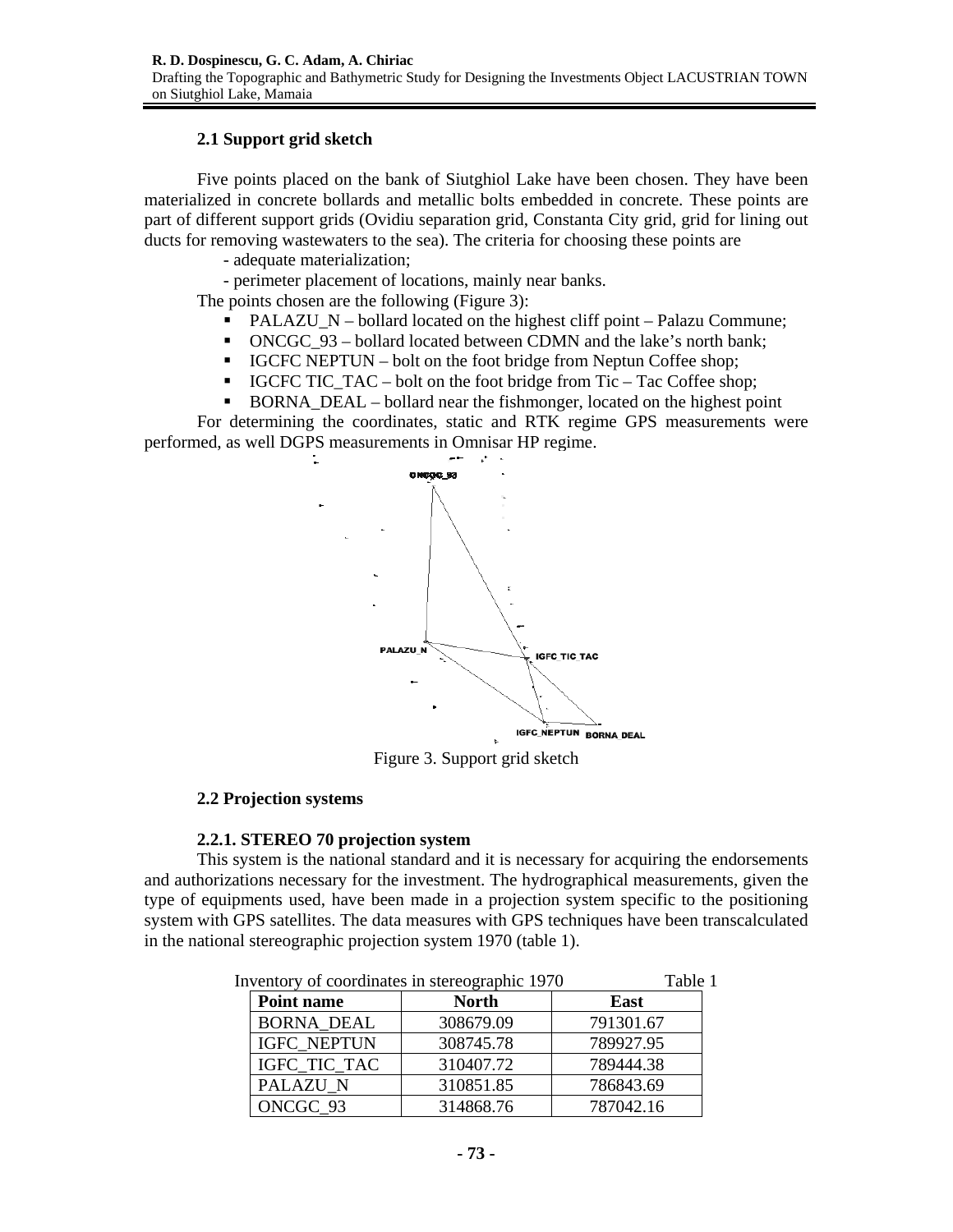### **2.2.2. UNIVERSAL TRANSVERSAL MERCATOR projection system, area 35 ellipsoid WGS84**

For performing the hydrographical measurements, a GPS L1/L2 Wide Area Differential GPS receiver was used, with a plan accuracy of 10 cm 95% CEP in Omnistar HP differential correction regime.

For determining the transcalculation parameters between the local system and the UTM projection system, GPS static determinations have been made with the Omnistar 5 receiver, in 5 predetermined points of the support grid (table 2):

| Inventory of coordinates in UTM system area 35<br>Table 2 |                     |              |           |  |  |  |
|-----------------------------------------------------------|---------------------|--------------|-----------|--|--|--|
|                                                           | Point name          | <b>North</b> | East      |  |  |  |
|                                                           | <b>BORNA DEAL</b>   | 4897492.49   | 631360.67 |  |  |  |
|                                                           | <b>IGFC NEPTUN</b>  | 4897593.33   | 629990.06 |  |  |  |
|                                                           | IGFC TIC TAC        | 4899265.94   | 629548.69 |  |  |  |
|                                                           | PALAZU <sub>N</sub> | 4899774.58   | 626961.84 |  |  |  |
|                                                           | ONCGC 93            | 4903782.99   | 627260.24 |  |  |  |

#### **2.3 Reference system for quotas**

The national standard imposes the use of the Black Sea 1975 reference system. However, on the Danube, the historical reference system is Black Sea Sulina, and the points of the state geodesic grid are determined in Baltic Sea system.

Romanian Waters National Company has installed two hydrographical leveling rods: at Neptun wharf and in the North area of the lake. Because finding the relation between "zero" leveling rod and one of the reference systems above was unsuccessful, two metallic bolts embedded in concrete have been used to achieving connection to the reference system at the following quotas:

- IGCFC\_NEPTUN point located on the foot bridge of Neptun wharf;
- IGCFC\_TIC\_TAC point located on the foot bridge of Tic Tac wharf, quota 2.559. The quotas are supplied in Black Sea 1975 system.

#### **2.4 Staff, devices and software**

The authorized staff has made the topographic measurements by using the following equipments:

- GPS RTK GNSS TRIMBLE R8 L1/L2/L5 system (Figure 4, a);
- DGPS Omnistar HP8300 (chipset Novatel L1/L2/Lband) system, Omnistar HP correction subscription (Figure 4, b).

Processing the data gathered with the total station and the GPS systems has been made with the use of several software developed by S.C. Insert S.R.L. and the Trimble Total Control software.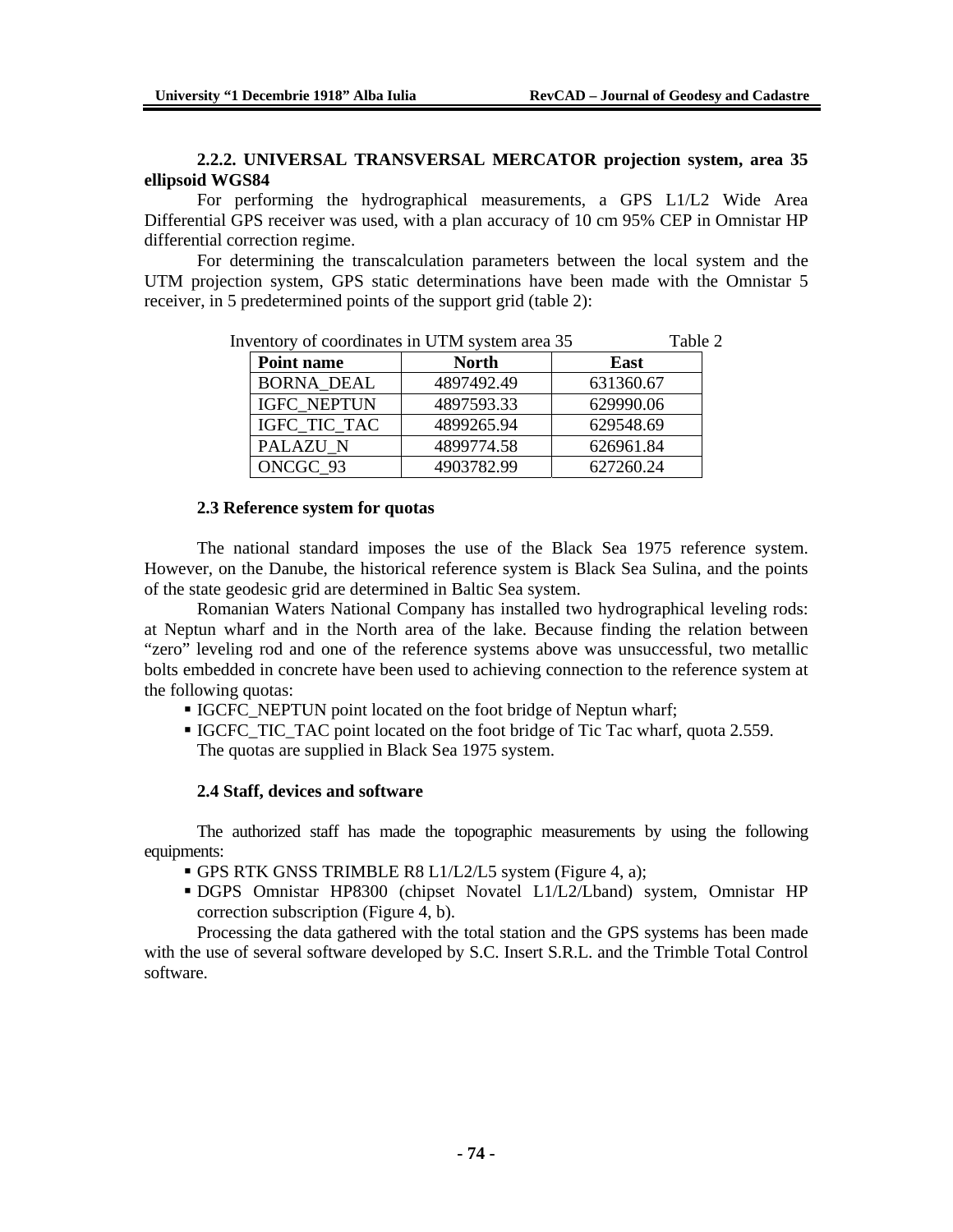#### **R. D. Dospinescu, G. C. Adam, A. Chiriac**  Drafting the Topographic and Bathymetric Study for Designing the Investments Object LACUSTRIAN TOWN on Siutghiol Lake, Mamaia



Figure 4. Devices used for gathering field data

## **2.5. Topographical plan**

For filling in the layouts, the results in the measurements performed in 2004 in this area have been used.

The topographical plan is drafted in digital form (AutoCAD 2002) and comprises the following layers:

- **TOPO\_LINII:** contour lines of the planimetric elements;
- **TOPO\_CONSTRUCTII:** contour of the constructions;
- **TOPO\_HIDRANT-** hydrants;
- **TOPO\_LAMPADAR** lamp posts;
- TOPO MAL contour of the bank;
- TOPO POMI trees area;
- TOPO\_STUF contour of reed;
- **TOPO** TXT explanations.

The layouts are drafted in the projection system STEREOGRAPHIC 1970 and comprise only the planimetric elements corresponding to year 2004.

After setting out the location solution, the topographical plan may be updated in order to be used for acquiring the endorsements and authorizations.

## **3. Hydrographical works**

### **3.1 Overview**

Hydrography is the science of measuring, describing and mapping the surface waters and shores. Hydrography is, in fact, the science of "sea geography". It includes the procurement of field data, pro-processing (processing them in order to simplify and eliminate errors) and post-processing data (modeling and mapping the lands located under water). Hydrography may be considered similar to topography, except for the fact that in this case, topography cannot see the point whose quota it determines and it cannot identify its position by the classic methods.

The classic techniques assumed the determination of water depth with the help of a manual graded probe (lead thread principle) and the determination of a point in which the depth is measured by the help of the sextant or of the theodolite.

Modern hydrography uses ultrasound for determining the depth and the global positioning system by satellites for identifying the position of the points where depth determination is made.

For the hydrographical studies in Siutgiol Lake, only the modern hydrography principles have been applied, thus insuring that the requirements in international hydrographic standards (norms of IHO - International Hydrographic Organization) on precision and plan positioning, for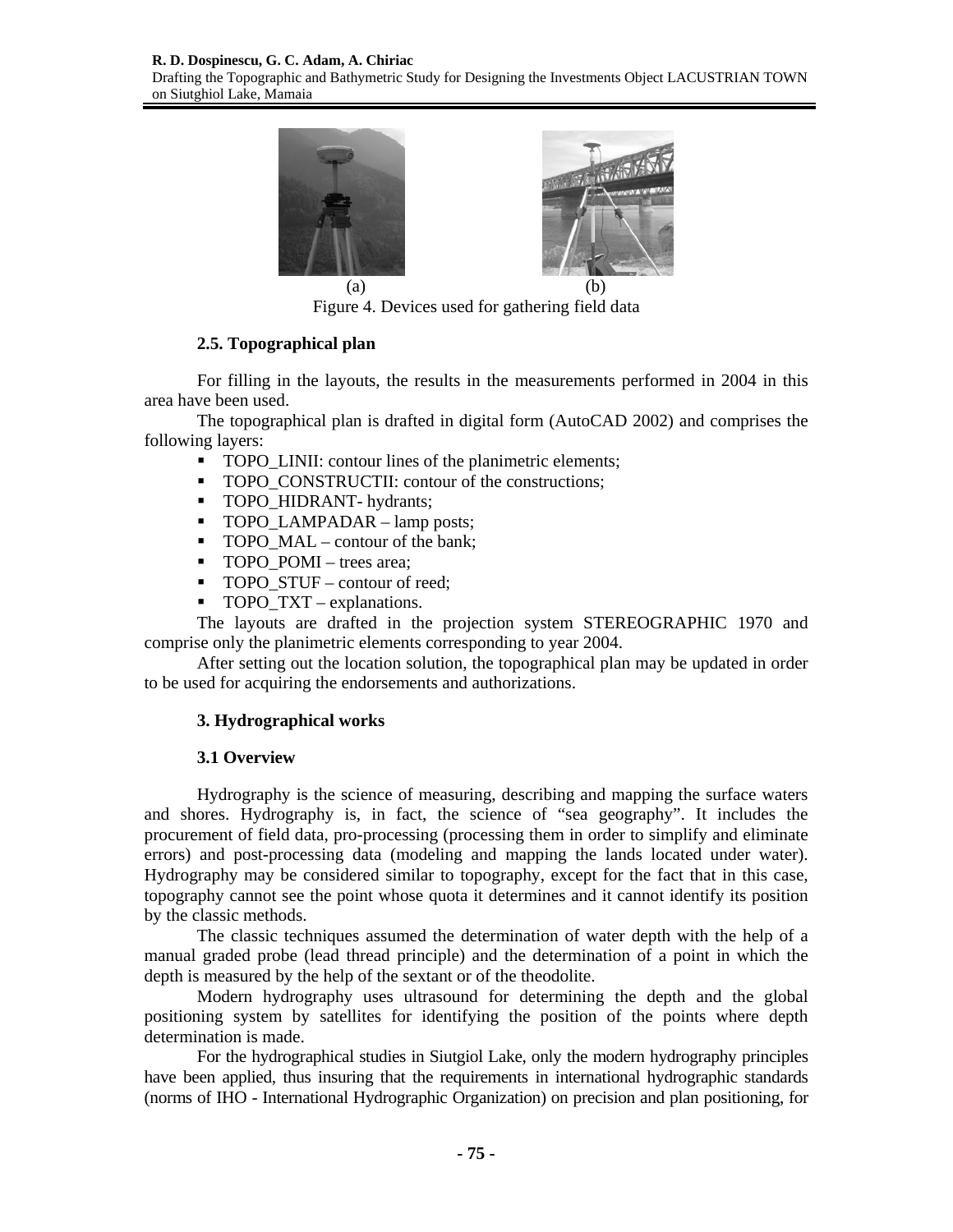determining depths and the cover degree with measurements of areas investigated corresponding to lakes, are met.

By the methodology used was insured a plan positioning precision of 10 cm, a depths determination precision of 10 cm and two cover degrees with measurements:

- paths perpendicular to the bank with an equidistance of 5 -10 m;
- paths parallel with the bank with an equidistance of 5-10 m.

### **3.2 Devices and software**

#### **3.2.1. Boat**

For traveling the paths, an outboard motorboat was used endowed with a device for mounting the ultrasound transducer in metacentre (Figure 5).



Figure 5. Boat

#### **3.2.2. Plan positioning systems**

For determining the position of a moving target (ultrasound transducer mounted on the motorboat), GPS (Global Positioning System) receivers were used, Wide Area DGPS type (differential correction of great distance position), Novatel OEM 4 LbPlus L1/L2 make, HP 8300 type (Figure 6). In order to insure the position determination precision (that in the simple GPS receivers is 5-15 m), differential correction services supplied by the L-Band Omnistar satellites network have been used. The receiver used is part of Real Time Cinematic DGPS class – supplies in real time the position of a moving target, , with decimetric precision, according to the RTCM corrections applied to a moving GPS receiver.



Figure 6. Novatel OEM 4 LbPlus L1/L2, tipul HP 8300

#### **3.2.3. Depths measurement systems**

Determining the depth upon relying on ultrasounds assumes mounting in water (at a predetermined draught) a transducer that sends ultrasounds. The hydrographical probe gathers data on the propagation time of sound in water from the transducer to the bottom of the lake and back, according to celerity (speed of sound in water) and supplies the distance from the transducer to the underwater obstacle. The water depth as against the level at the measurement time is the sum between the transducer draught and the distance supplied by the probe.

The following have been used:

- ultrasound transducer for measuring depths, propagation cone 7 degrees, frequency 200Mhz;
- ODOM HYDROGRAPHICS, HYDROTRACK type hydrographical probe (Figure 7).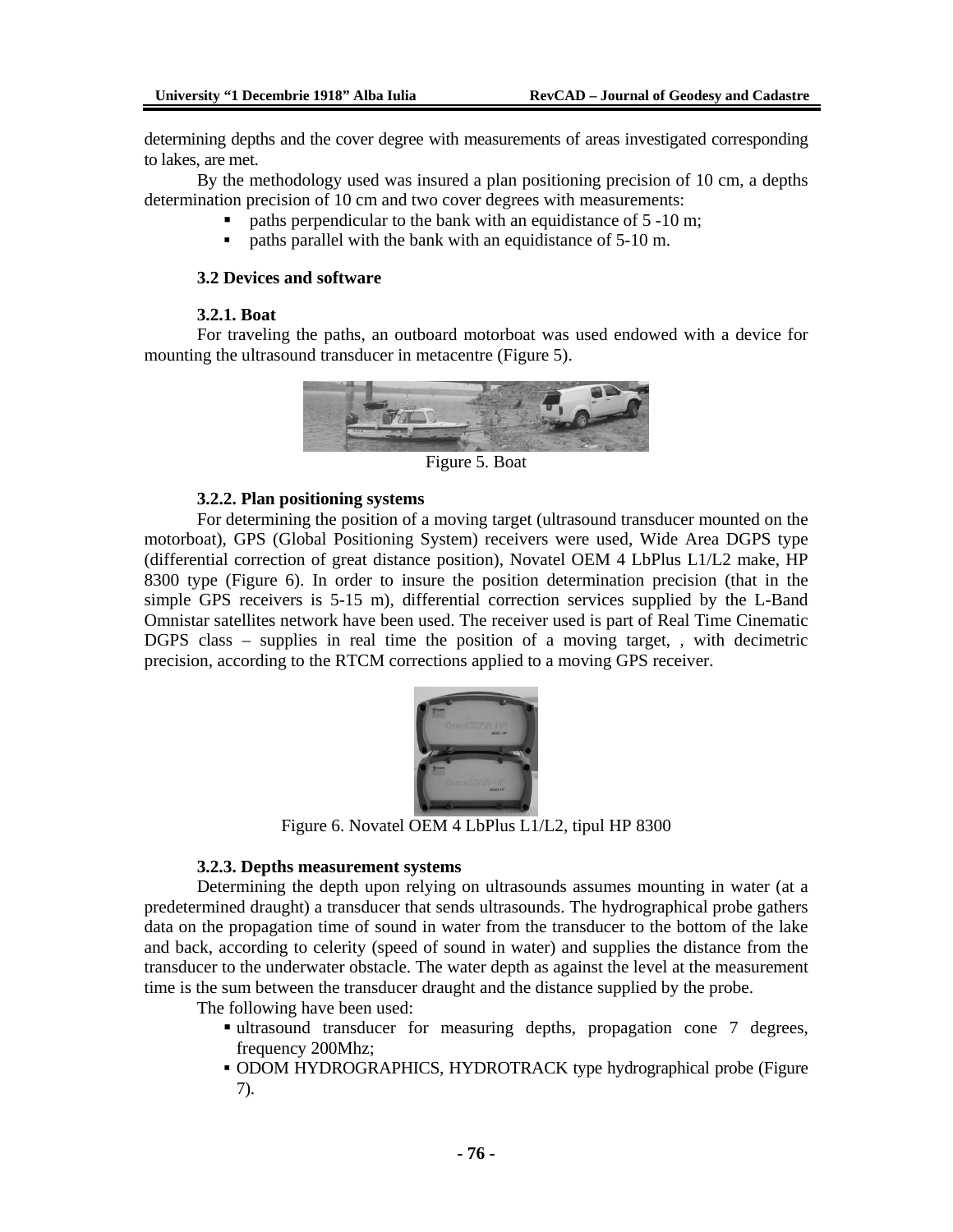

Figure. 7 ODOM HYDROGRAPHICS, HYDROTRACK type hydrographical probe

## **3.2.4. Calculus technique and software**

The following were used:

- portable calculator having multiple interfaces and powered by car batteries;
- computer assisted navigation software and software for real time acquisition of position and depth of a moving target on water;
- software for processing hydrographical data;
- software for digital terrain modeling;
- computer assisted drawing software (AutoCad).

### **3.2.5. Coordinates system. Transcalculation**

Usually, a GPS receiver supplies geographical coordinates as against the WGS84 ellipsoid. In order to insure the synchronization between the GPS signals and the ultrasound signals, as well as for storing the hydrographical data for a subsequent processing, during navigation the data concerning the position are stored in Latitude and Longitude WGS84 ellipsoid form, computer time. And the real time display of a moving target on the computer monitor (GPS terrestrial located on the ultrasound transducer vertical) is made by using a projection system specific to navigation, this being Universal Transversal Mercator projection, 6 degree axle, area 35.

After the preliminary processing of hydrographical data, the UTM 35 Cartesian coordinates have been transcalculated in the coordinates of STEREO 70 system.

For setting out the transcalculation parameters, a 5-point number in the measurements network was chosen.

### **3.2.6. Determining the lake water level**

For the hydrographical measurements, the ultrasound probe supplies the depth from the water surface to the terrain located beneath the water (or from the depth where the transducer is mounted, considering the draught).

In the hydrographical works, the materialization manner is usually the hydrographical leveling rod, mounted with a given offset as against the reference level.

For the navigation plans, on the plan will be written the depth (positive value) as against a reference level.

For the topographical and hydrographical plans, on the plan will be inscribed the terrain quota as against a quotas reference system.

## *Terrain quota = leveling rod offset as against the reference system + water surface quota read at the leveling rod – measured depth*

For Siutghiol Lake, hydrographical leveling rods have not been used for determining the water level. The water quota was measured by direct reading with the total station of the level difference between a known quota point and the water surface.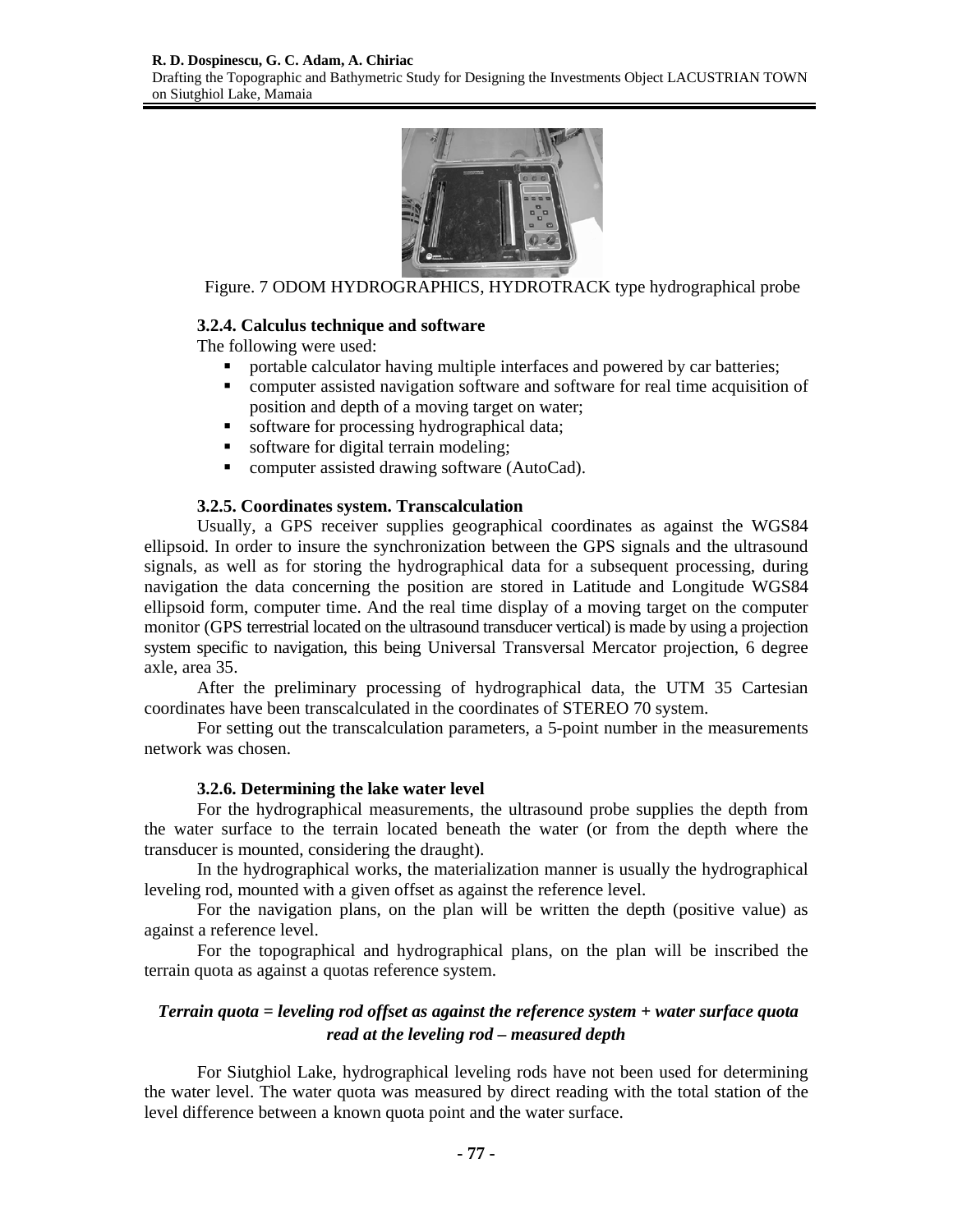On the measurements date, the water quota was  $+1.66$  m in the chosen quotas reference system.

Examples:

point with 3 m measured depth at a water level of  $+1.00$  m

```
measured point quota = 1.00 - 3.00 = -2.00 m;
```
point read on the plan, quota  $-4.00$  for a water level of  $+1.50$  m depth =  $1.50 - (-4.00) = 5.50$  m.

#### **3.2.7. Performing the hydrographical measurements**

Before each measurements set, the propagation speed of sound in water was determined (correlating the depth read with the ultrasound probe with the depth measured with the graded probe). Measurements were made only in the days with favorable weather conditions (no precipitations, no strong wind). The water surface quota was read with the total station before the measurements.

The measurement method assumes traveling the pre-set out paths (navigation map) by the boat having adequate endowments.

During the navigation, the following are acquired in real time:

- successive positions of GPS terrestrial, with a given frequency (the 1 Hz frequency was used - 1 position /second);
- successive values of depth between two known coordinate positions (in average, 10 values per second at a motorboat speed of 2 - 3 m / s).

The data are displayed in real time on the computer monitor and are stored in raw data files (gross field data).

The measurement paths (Figure 8) have been planned thus

- near the bank with a density of 5m;
- in the remaining area of the rectangular grid with meshes of 10 20 m.



Figure 8 Paths of hydrographical measurements achieved

#### **4. Processing data and digital modeling**

RAWDATA – primary hydrographical data have been processed as it follows:

- eliminating the false signals due to air bubbles (spikes);
- diminishing the insignificant points (only the breaking points of the spread profile are kept);
- eliminating the redundant points (identical depths located at near points in the plan);
- data suppression (keeping only the significant data) in order to be represented graphically at different scales.

The points radiating to the terrain have been integrated in a "break lines" grid.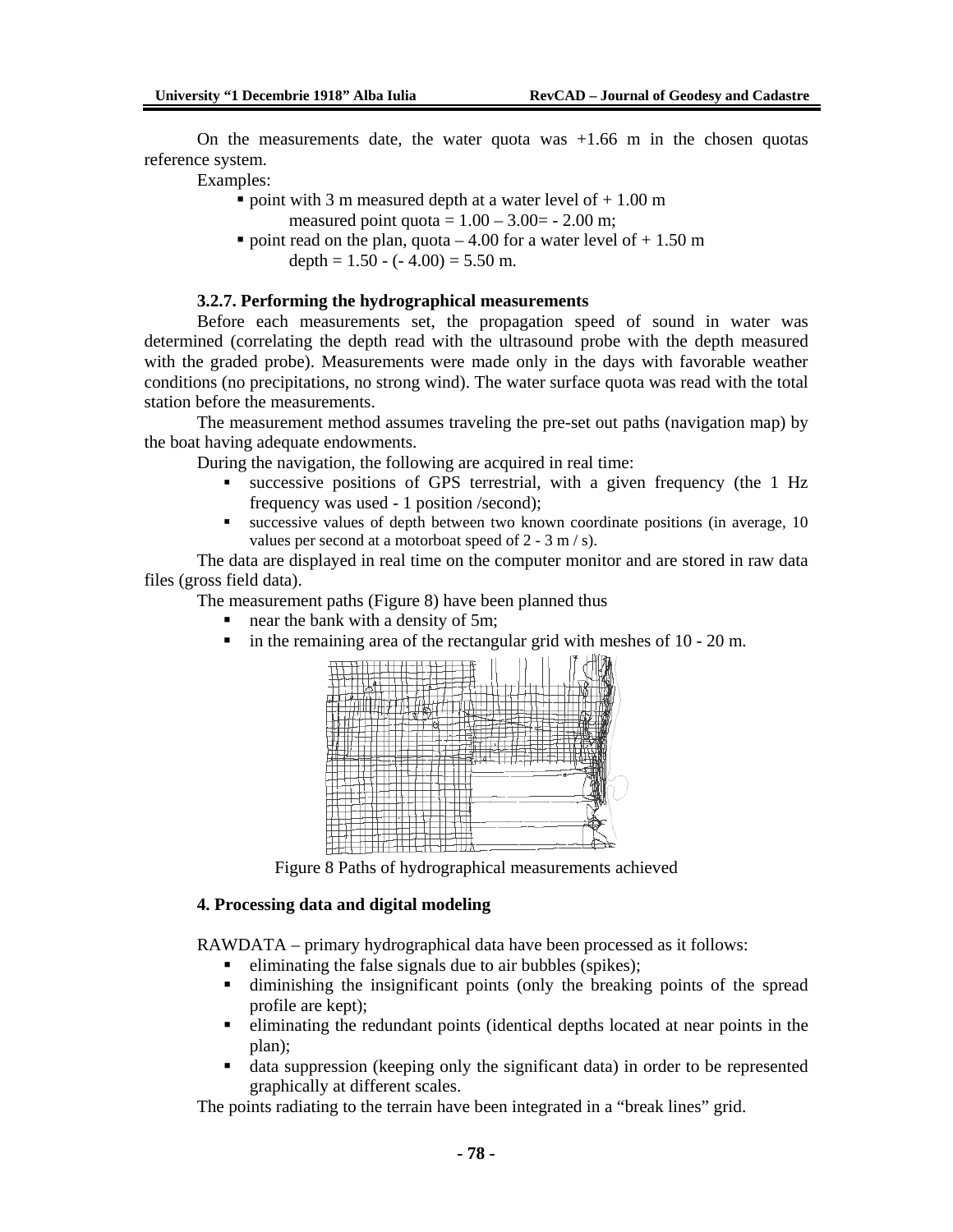It was possible to inscribe the measured and filtered data in the plan as threedimensional points (X, Y, Z data cloud) using the Autocad software.

According to the points cloud, a triangles grid was sketched by default (using a software developed by S.C. Insert S.R.L.) using the Delauney method, thus obtaining the digital model of the terrain DTM (Digital Terrain Model).

DTM is a structure of coherent knots and sides, separated by an exterior boundary and possible interior islands that allow interpolation in order to section it with vertical plans (cross and longitudinal profiles) and with horizontal plans (level curves, isobaths).

After generating the DTM, derived products were obtained as it follows:

- raster models of the terrain (rectangular grid of equidistant points obtained by interpolation);
- $\blacksquare$  main and secondary level curves;
- representing the relief in colors ("hot to cold" method);
- cross profiles on E-W direction beginning with the bank line towards deep sea.

## **5. Mapping**

The following plans were drafted:

- Area location plan (Figure 9 (a)) and general bathymetric plan, scale 1:5000 (Figure  $9$  (b));
- Layout, scale 1:2000 Cover degree with measurements and Digital Terrain Model;
- General bathymetric plan, scale 1:2000;
- Detail bathymetric plan, scale 1:1000;
- Cross profiles, scales 1:2000 / 1:200.



 $-1,00$  $-2,00$  $-3,00$  $-4,00$ 

> ADANCIME=COTA APA - COTA TEREN COTA APA IUNIE 2007 = +1.66 MN75

**ECHIDISTANTA CURBE NIVEL: 1M** MODEL DIGITAL RASTER 50 X 50 M

COD CULORI COTE: "Hot to Cold"<br>
(a) Area inscribing plan (b) General bathymetric plan (scale 1:5000) Figure 9 Area location plan and general bathymetric plan, scale. 1:5000